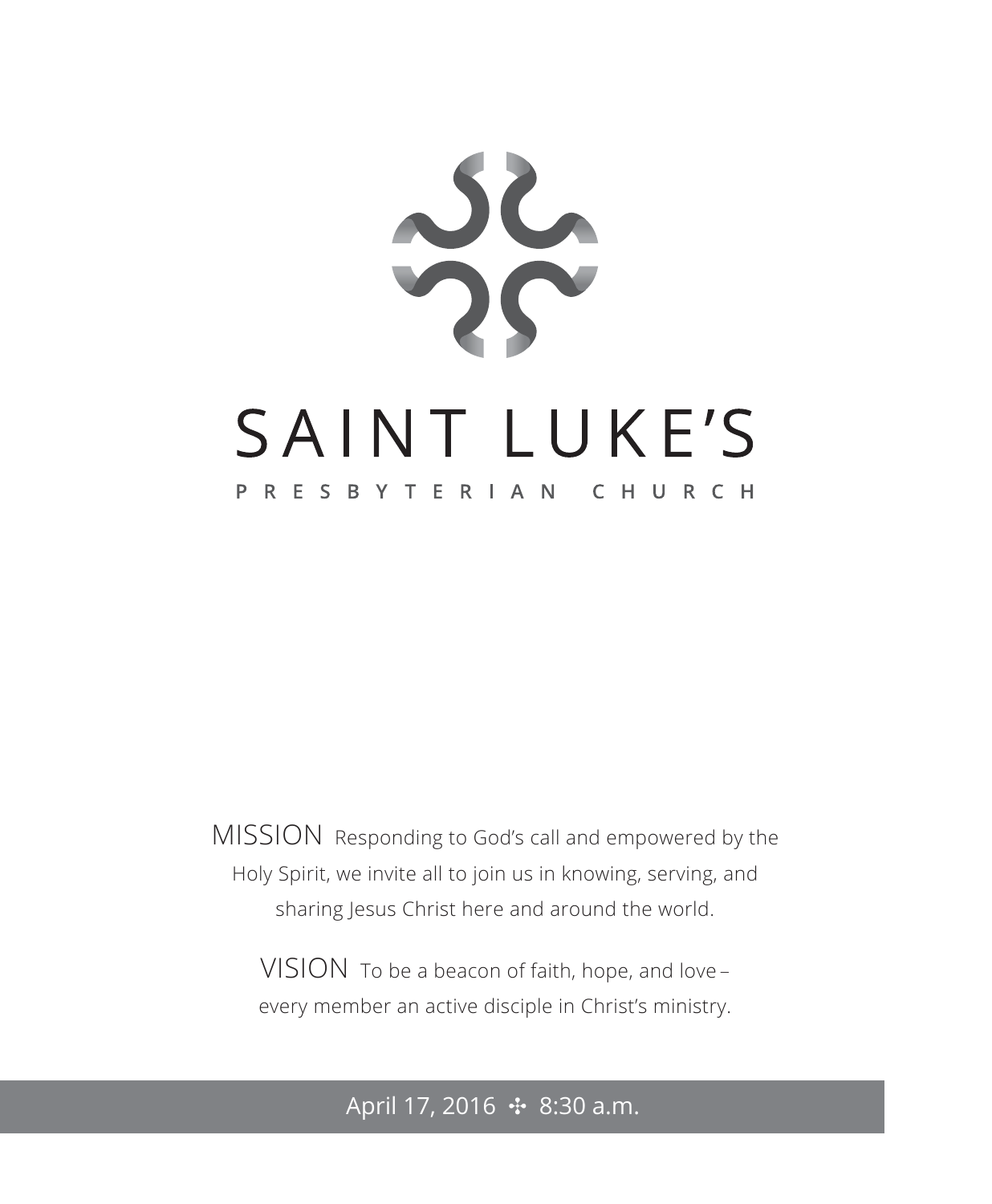

1978 Mount Vernon Road • Dunwoody, Georgia 30338 770.393.1424 • www.slpres.org

#### **April 17, 2016**

4th Sunday of Easter

#### **Liturgical Color:** *White*

*White is used on days we celebrate the redemptive work of Jesus Christ, such as Christmas, Easter and Communion Sundays.*

#### **SUNDAY SCHEDULE**

**8:30 a.m.** Chapel Communion Service **9:30 a.m.** Sunday School **11:00 a.m.** Sanctuary Worship Service *Nursery available at all services & Sunday School*

#### **SERVING TODAY**

| <b>Chapel Guild</b> Rich & Donna Crutchfield |  |
|----------------------------------------------|--|
|                                              |  |

#### **WELCOME, GUESTS!**

We are delighted you are worshiping with us!

**DURING** the Welcome, please print the requested information on the Friendship Pad and pass the Friendship Pad down the pew.

**AFTER** the worship service, please join us outside the Chapel where our Pastors will be available to answer questions and provide you with a Guest Packet and a loaf of freshly-baked bread.

**FOR MORE** information about our programs, ministries or membership, please contact one of our Pastors at 770.393.1424.

#### **THAT ALL MAY WORSHIP**

**ASSISTIVE** hearing devices, large print hymnals, large print bulletins and pew cushions are available. Please contact an usher for further assistance.



**CHILDREN'S WORSHIP** notebooks and activity sheets are available on the table just outside the Chapel doors. For your convenience, there is a Family Restroom located in the hallway of the administrative offices, on the first floor, near the main lobby.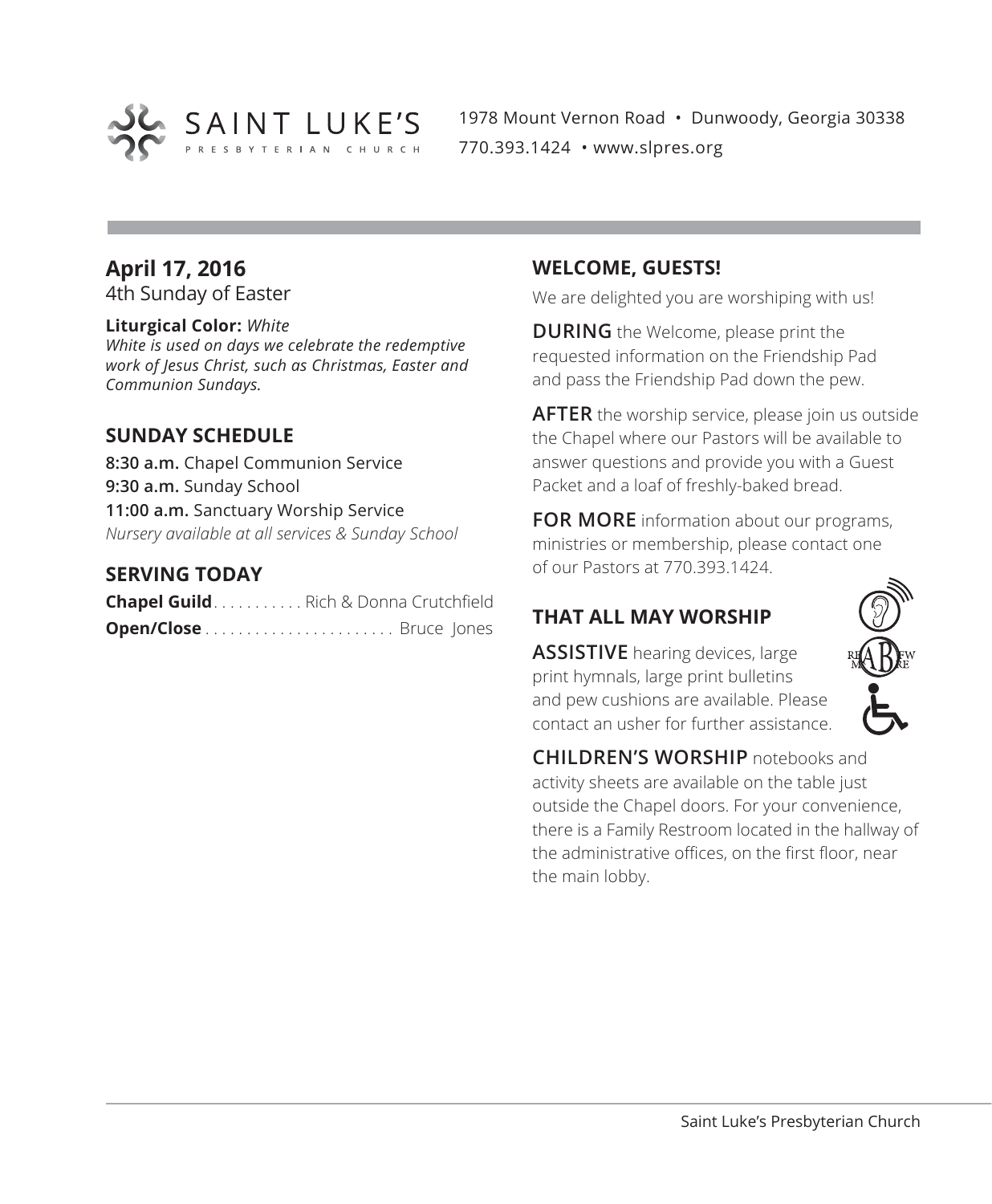#### **In Preparation for Worship**

"Above all the grace and the gifts that Christ gives to his beloved is that of overcoming self."

*– St. Francis of Assisi*

သိုင်း

**Prelude** Prayer *Alexandre Guilmant* 

#### **Welcome**

#### **Call to Worship** \*

Leader: Christ is risen! **People: Christ is risen, indeed!** Leader: God is alive! **People: Life has triumphed!** Leader: Hope is alive! **People: A new age has dawned!** Leader: Joy is alive! **People: Redemption has come!** Leader: We, the Church, are alive! **People: God of resurrection, we come to celebrate You.**

### \* Hymn #246

Spirit Divine, Attend Our Prayers *NUN DANKET ALL' UND BRINGET EHR'*

### **Call to Confession**  \*

Leader: The Lord be with you. **People: And also with you.** Leader: Let us pray.

#### **Prayer of Confession**  \*

 **Living and Loving God, in the resurrection of Jesus you have shown us the way to abundant living. Even as we go forth from the empty tomb, we confess that we do not always live the life You intend for us. We have not loved You with a pure heart, nor have we loved our neighbors as ourselves. We have not always done justice, loved kindness, or walked humbly with You, our God. Set us free from a past we cannot change, and open us to a future in which we can be changed...** *(time of silent confession)*

Leader: Lord, in Your mercy,

**All: Hear our prayer, Amen.**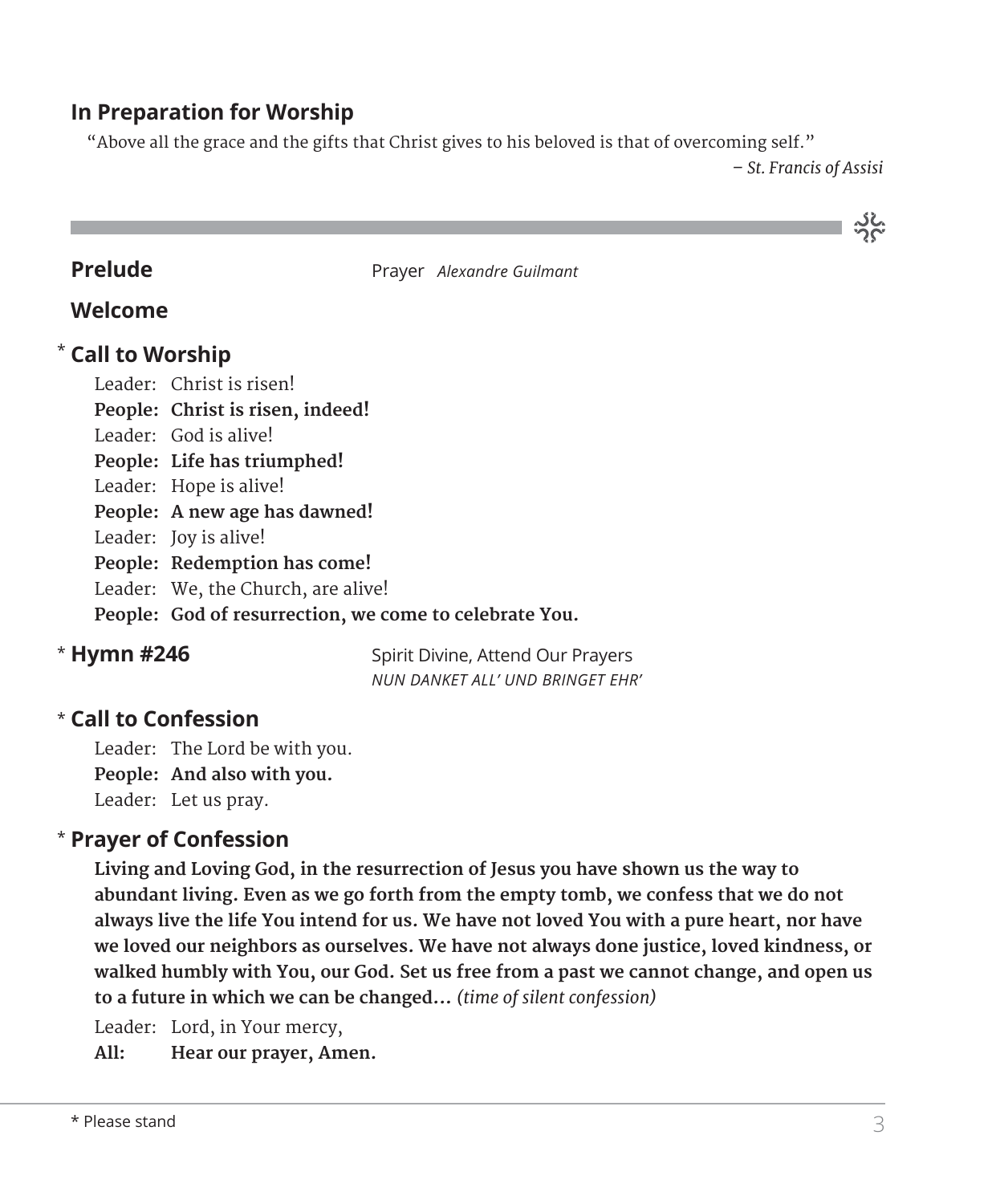#### **Assurance of Forgiveness** \*

#### \* Song of Praise

**Song of Praise** Thine Is the Glory *JUDAS MACCABEUS*

**Thine is the glory, risen, conquering Son; endless is the victory thou o'er death hast won!**

#### **Tell Us Our Story Catherine Anne Thomas**

 *Children are always welcome to stay in worship. However, parents may take your child(ren) to the nursery.* 

#### **New Testament Reading** Acts 4:23-37; page 122

Leader: The Word of the Lord. **People: Thanks be to God.** 

**Sermon** Boldness **Boldness David Lower** 

\* Hymn #246

**Hymn #246** Christ Is Alive *TRURO Stanzas 1, 4 and 5* 

#### **\* Affirmation of Faith** Apostles' Creed

 **I believe in God, the Father Almighty, Maker of heaven and earth, and in Jesus Christ, His only Son our Lord; Who was conceived by the Holy Ghost, born of the Virgin Mary, suffered under Pontius Pilate; was crucified, dead, and buried; He descended into hell; the third day He rose again from the dead; He ascended into heaven, and sitteth on the right hand of God the Father Almighty; from thence He shall come to judge the quick and the dead. I believe in the Holy Ghost; the holy catholic church; the communion of saints; the forgiveness of sins; the resurrection of the body; and the life everlasting. Amen.**

#### **Offering**

*Giving is a tangible sign of worship. If you give electronically, there is a blue, laminated, 'electronic giving' card in the pew rack to place into the offering plate as it is passed.* 

**Song of Thanksgiving** Praise God, from Whom All Blessings Flow *LASST UNS ERFREUEN* **Praise God, from whom all blessings flow. Praise God, all creatures high and low. Alleluia, alleluia! Praise God, in Jesus fully known: Creator, Word, and Spirit one. Alleluia, alleluia! Alleluia, alleluia, alleluia!** \* Song of Thanksgiving

### **Prayer of Dedication** \*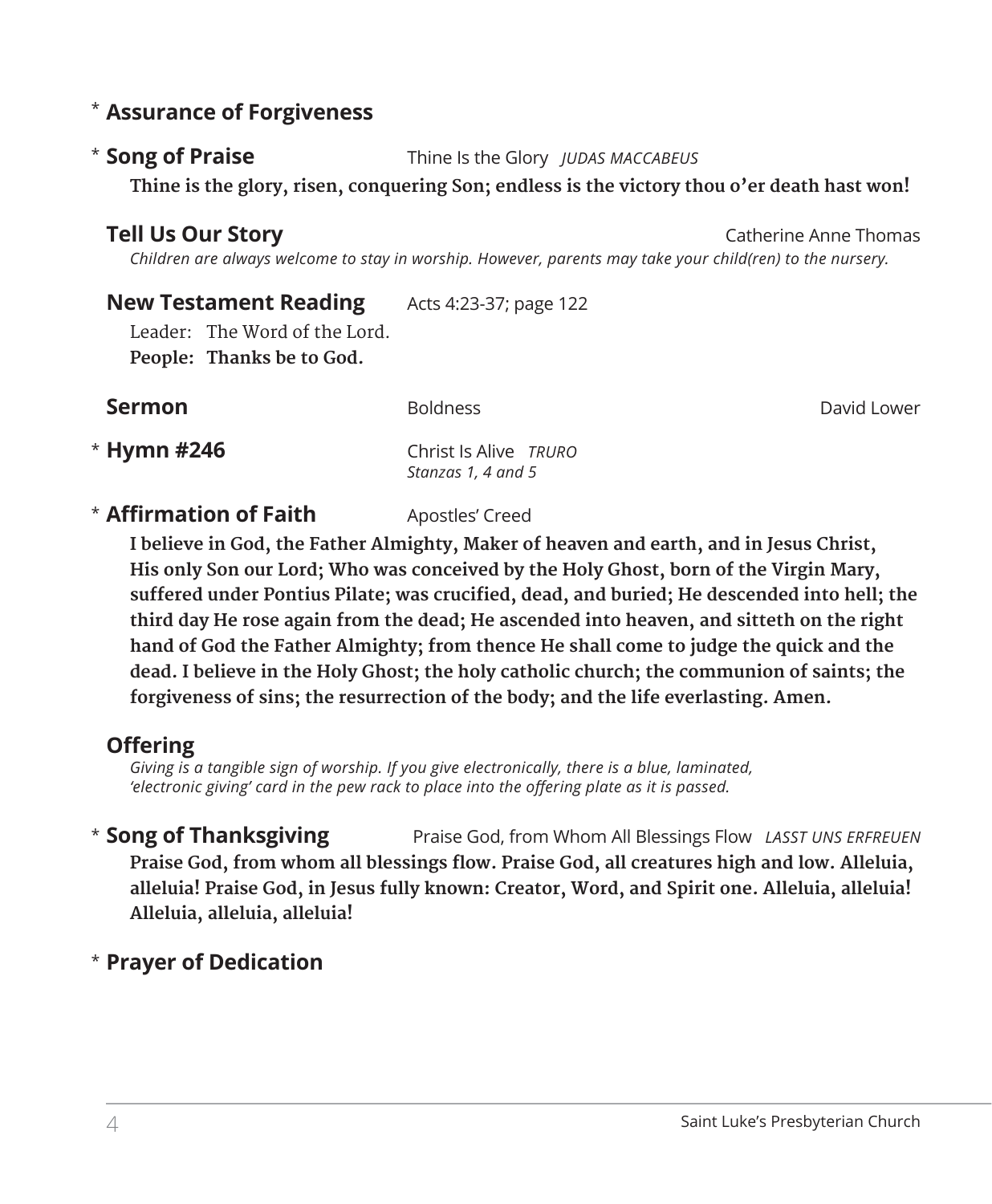#### **Passing of the Peace** \*

Leader: May the peace of Christ be with you. **People: And also with you.**

#### **The Lord's Supper**

*Communion will be served by intinction (dipping the bread into the cup). If you would like to be served where you are sitting, please raise your hand. Everyone is invited to participate in the sacrament. Children who have discussed the sacrament with their parents and/or a pastor are welcome. The cup holds grape juice, not wine, during this service. A server with gluten-free wafers will be standing directly in front of the communion table for those who prefer this option.*

#### **The Lord's Prayer**

 **Our Father Who art in heaven, hallowed be Thy name. Thy kingdom come, Thy will be done, on earth as it is in heaven. Give us this day our daily bread; and forgive us our debts, as we forgive our debtors; and lead us not into temptation, but deliver us from evil. For Thine is the kingdom and the power and the glory, forever. Amen.**

#### **Communion Music**

#### **Prayers of the People**

| $*$ Hymn #234 | Come You Faithful, Raise the Strain ST. KEVIN |  |
|---------------|-----------------------------------------------|--|
| * Benediction |                                               |  |
| * Postlude    | Allegro Wolfgang A. Mozart                    |  |

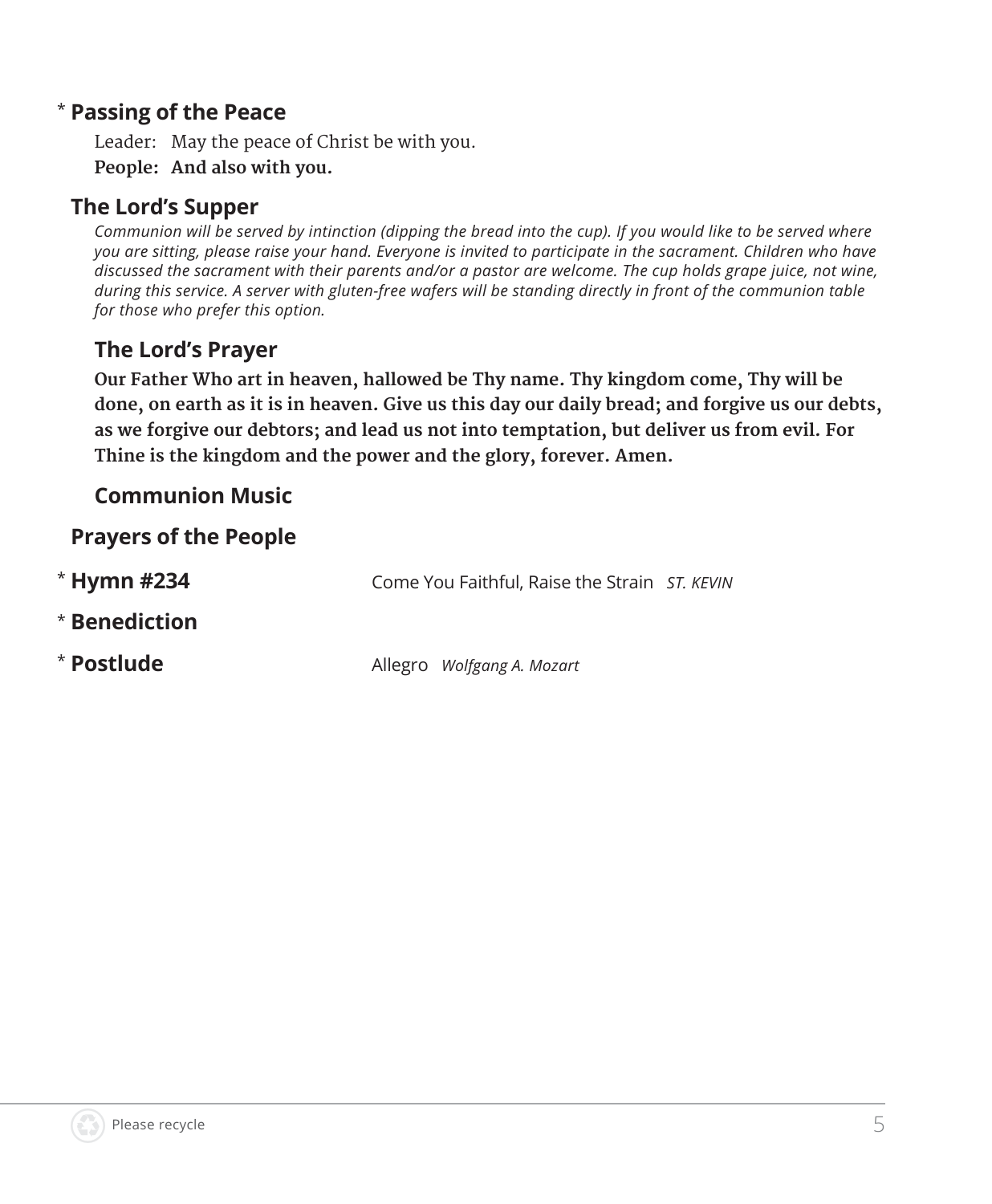# Sunday Spotlights:

**CHASTAIN AT SAINT LUKE'S** Reserve a table and bring your own food, beverages, utensils and decorations (the church only provides tables and chairs) to enjoy a musical evening "Chastain-style" at Saint Luke's. The program features talented musicians from the congregation. Invite your friends and family to this unique event for all ages that has become a Dunwoody tradition. You're also welcome to just bring a lawn chair and picnic dinner). Reserve a table and/or free childcare through Liz Catlett in the church office: lizcatlett@ slpres.org / 770.393.1424 ext. 236. No reservation needed if you don't need a table or childcare. **APRIL 24, 6 P.M.** 

**2016 GRADUATES' DINNER** Everyone is invited and encouraged to help us celebrate our high school seniors **tonight** from 6-8 p.m. Seniors and their families are free, and everyone else pays only \$6 at the door. It's not too late to RSVP: text Phil Brown 970.215.9041.

# **ے Confirmation Today at 11:00**<br>محمد حید تصنیف

The confirmation process at Saint Luke's starts in January and ends today. The 8th grade students spent Sunday afternoons learning about what it means to be Christian, and particularly what it means to be Presbyterian. The class helped lead our Ash Wednesday Service, went on a weekend retreat, and wrote personal statements of faith. They were paired with leaders from the congregation, called covenant partners, who walked with them during this process. Today we celebrate their commitment to be active at Saint Luke's and in Christ's church. Please continue to keep them in your prayers.

| Confirmand       | <b>Covenant Partner</b> |
|------------------|-------------------------|
| John Askue       | <b>Terry Nall</b>       |
| Ainsley Brown    | Sandra Clay             |
| Dillen Cameron   | Mary Guerrant           |
| Nelson Cummiskev | Gerald Aldridge         |
| Oliver Hurst     | Dan Joyce               |
| Ella Moore       | Jennie Burroughs        |
| Emma Shelton     | Annie Hardy             |
| Casey Singley    | Gena Spears             |
| Valentina Thelen | Paula Morris            |
| Emma Troha       | Anne Hallum             |
| Allie Unold      | Katherine Robeson       |
| Megan Murphy     | Barbara Douglass        |
|                  |                         |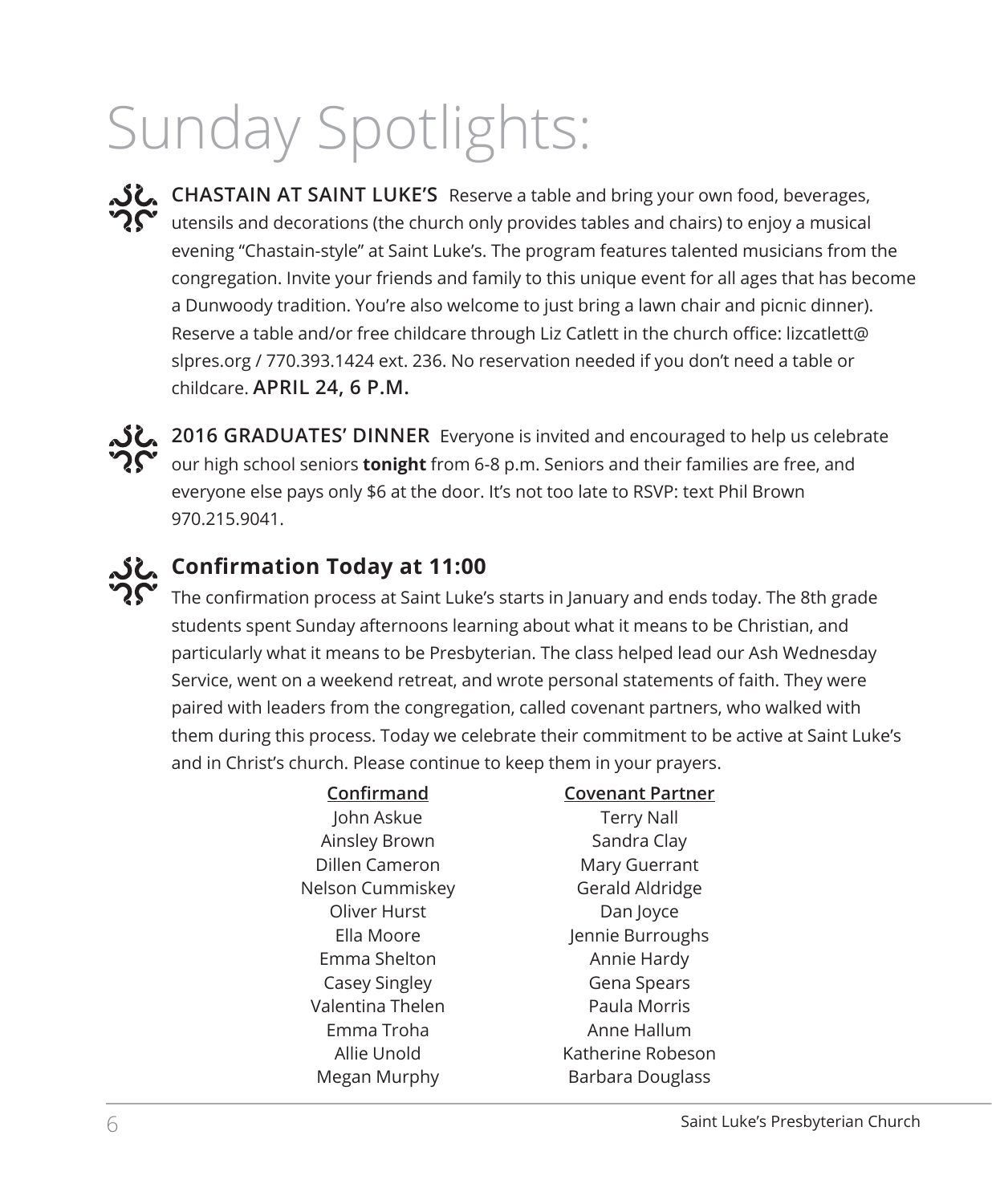|                                                                                                                                                                                                            | <b>Phil Brown</b><br><b>YOUTH CONNECTION</b><br>philbrown@slpres.org / 770.393.1424 ext. 238<br>Stay current with Saint Luke's Youth Ministry by signing up for text message updates. Dial 81010 and text:<br>youth, text @6th-8thSL<br>for Middle School updates:<br>parents, text @MSparentSL<br>for High School updates:<br>youth, text @9th-12thSL<br>parents, text @HSparentSL<br>for Youth Choir updates:<br>text @choirSL |  |  |
|------------------------------------------------------------------------------------------------------------------------------------------------------------------------------------------------------------|----------------------------------------------------------------------------------------------------------------------------------------------------------------------------------------------------------------------------------------------------------------------------------------------------------------------------------------------------------------------------------------------------------------------------------|--|--|
|                                                                                                                                                                                                            | <b>TONIGHT:</b> 6 p.m. Graduating Seniors' Dinner (it's not too late to RSVP! Text Phil at<br>970.215.9041)                                                                                                                                                                                                                                                                                                                      |  |  |
| April 19:                                                                                                                                                                                                  | 6:45 a.m. High School youth meet for breakfast at Jett Ferry Chick fil A.                                                                                                                                                                                                                                                                                                                                                        |  |  |
| May 1:                                                                                                                                                                                                     | Six Flags Register on www.slpres.org, under youth menu.                                                                                                                                                                                                                                                                                                                                                                          |  |  |
| <b>Mandatory Summer Trip meetings:</b><br><b>May 15:</b><br>1:30 - 3 p.m. Mt. TOP Tool safety training. Bring a 16 or 20 oz. claw hammer.<br>3 - 3:45 p.m. Massanetta Springs<br>3:45 - 4:30 p.m. Montreat |                                                                                                                                                                                                                                                                                                                                                                                                                                  |  |  |
| <b>End of the Year Parties</b><br><b>May 22:</b><br>4 - 5:30 p.m. Middle School<br>6 - 7:30 p.m. High School                                                                                               |                                                                                                                                                                                                                                                                                                                                                                                                                                  |  |  |
| June 13-16: Vacation Bible School - youth volunteers needed!<br>Check out the huge sign-up board in Sheppard Hall.                                                                                         |                                                                                                                                                                                                                                                                                                                                                                                                                                  |  |  |

#### **\$2,500 SAINT LUKE'S COLLEGE SCHOLARSHIP**

**High school seniors:** need a little financial help with your first year of college? You may qualify for the Saint Luke's (SLPC) College Scholarship! \$2,500 will be awarded to a high school senior who is enrolling in an accredited four-year college in the US. To be considered for this award, a student:

- must be an active member of SLPC or a child or a grandchild of an active member; and
- must complete an application and submit it for review by Saint Luke's College Scholarship Committee.
- 1. Print an application from the website: www.slpres.org  $\rightarrow$  Resources  $\rightarrow$  Forms  $\rightarrow$  Saint Luke's Scholarship Application.
- 2. Drop off your completed application in the church office or mail it to the church to the attention of Lindsay Moss. **Deadline for Submission: May 7.**

Questions? Contact Mark Reed: Office 770.350.8005; Home 770.394.3423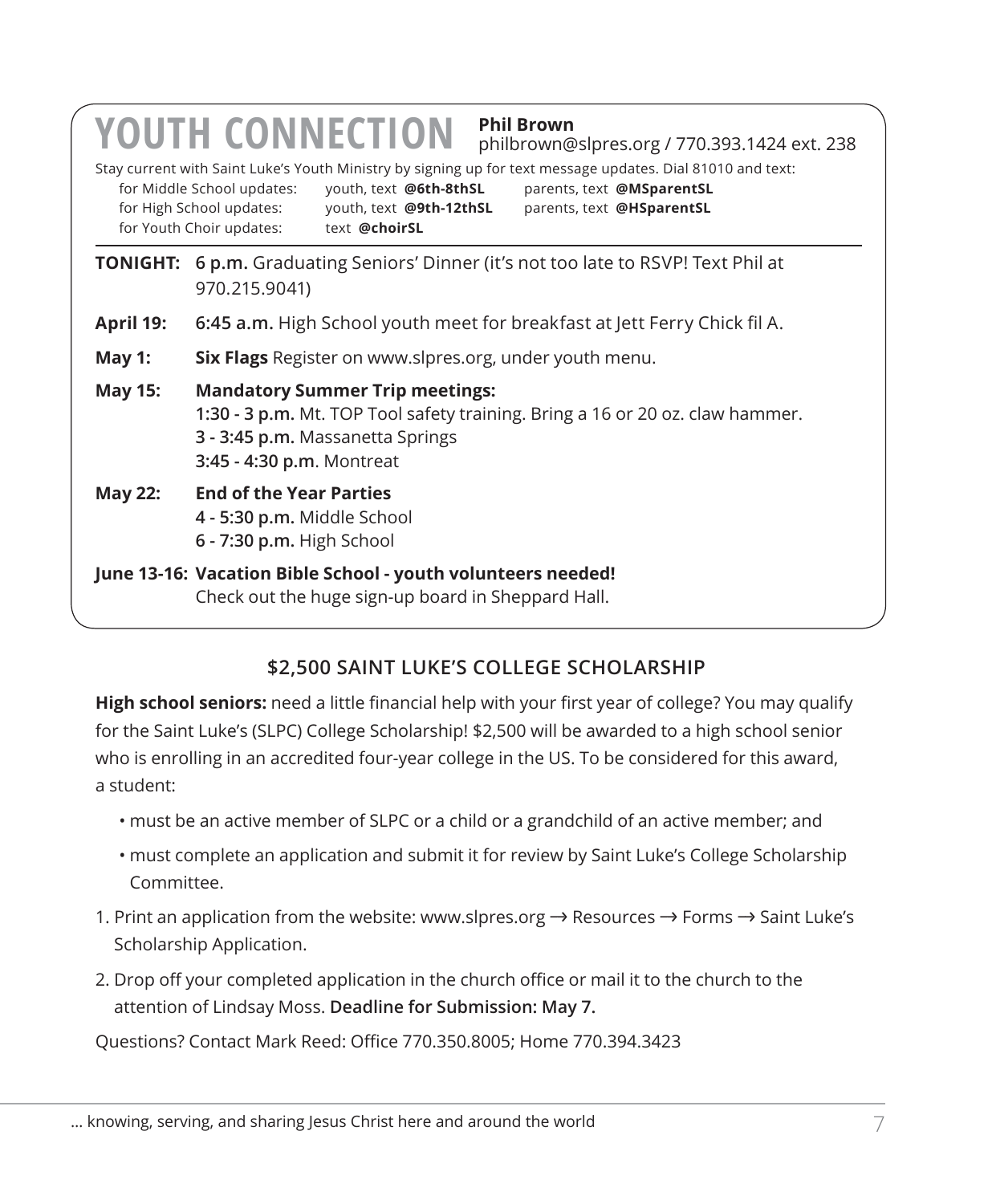# **ADULT MINISTRY Shannon Dill**

shannondill@slpres.org / 770.393.1424 ext. 229

**ADULT SUNDAY SCHOOL** classes meet between the worship services, 9:30-10:30 a.m. Descriptions of current groups are available on our website (slpres.org) or http://bit.ly/ AdultSundaySchool. Please join us!

**FRIDAY MORNING MEN'S BIBLE STUDY** 

Fellowship and Bible study every Fri. from 6:40-8:00 a.m. in the Parlor with Dan Joyce.

#### **APRIL 26: TRIVIA TIME WITH RON VALDES!** OWLS (Older, Wiser, Loving Seniors)

We all know Ron is so much fun and entertaining with our Trivia game. There are great questions and of course we all know the answers – we just can't always get them off the tip of our tongue! Join us again for a very entertaining afternoon in which you will laugh out loud… more than once or twice!! We'll have a pizza lunch and lots of trivia. Remember to sign up on the poster in the lobby. It's April 26 at 11:30 a.m. and the cost is still only \$6 per person.

**INQUIRERS/NEW MEMBER CLASS** Join Shannon Dill for an overview of Saint Luke's and the Presbyterian faith. This is a great class for anyone exploring churches or interested in joining Saint Luke's. Meet Sundays (through May 1) from 9:30-10:30 a.m. in the Session Room. Childcare provided.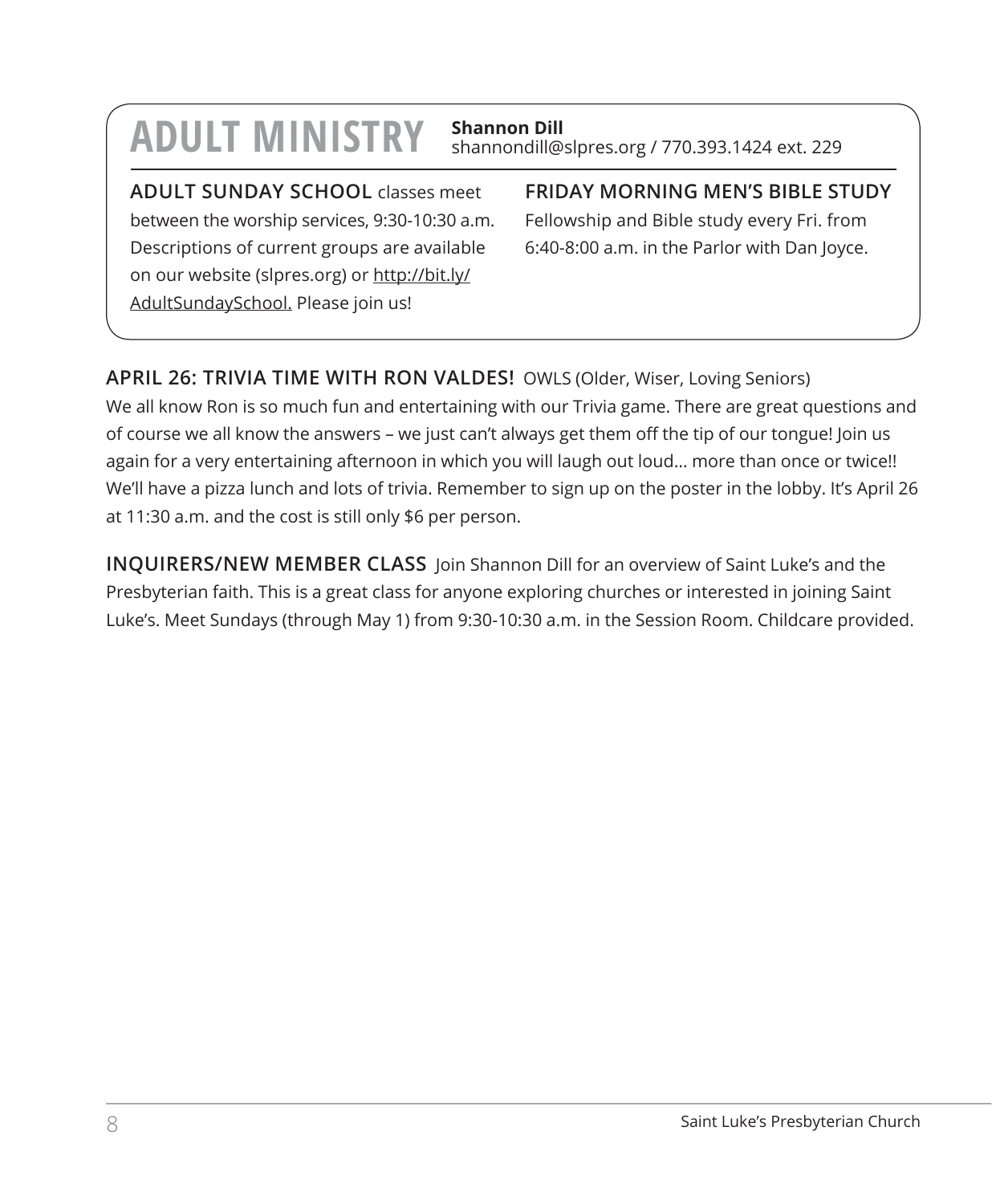# **MUSIC MINISTRY Clair Maxwell**

clairmaxwell@slpres.org 770.393.1424 ext. 227

| <b>Weekly Choir Rehearsals:</b> |                   |                         |  |
|---------------------------------|-------------------|-------------------------|--|
| Sundays                         | $12:15-1:00 p.m.$ | Youth Choir             |  |
| Wednesdays                      | $5:15-5:45$ p.m.  | Cherub Choir            |  |
|                                 | 5:00-5:45 p.m.    | Westminster Choir       |  |
|                                 | 6:30-7:20 p.m.    | <b>Festival Ringers</b> |  |
|                                 | 7:30-9:00 p.m.    | Chancel Choir           |  |

**SUMMER MUSIC SUNDAYS** We are currently scheduling music for our summer worship services while our choirs take the summer off. If you play an instrument, take music lessons, or can't sing with the choirs during the year, this is your chance to share your gifts with the congregation. Music is needed at the 8:30 and 11 a.m. services from June 5 to Aug. 14; all singers and instrumentalists (as soloists or in ensembles) are welcome and appreciated! Contact Clair Maxwell (info above) if you would like to participate.

# **SPLASH!** CHILDREN'S

#### **Catherine Anne Thomas**

cathomas@slpres.org / 770.393.1424 ext. 228

**WE NEED LOTS OF HELP** to make Vacation Bible School a fun and memorable adventure for our young friends this summer! There are many ways you can support this important outreach program – please visit the info & sign-up board in Sheppard Hall or contact Catherine Anne Thomas (info above). Thank you!

## **June 13-16 / 9:15 a.m. - 12:30 p.m.** CAVE QUEST **Vacation Bible School at Saint Luke's**

Kids learn that Jesus is the one who lights our way and gives us hope at **Cave Quest** Vacation Bible School! Online registration is open and filling fast: www.slpres.org/vbs-2016-cave/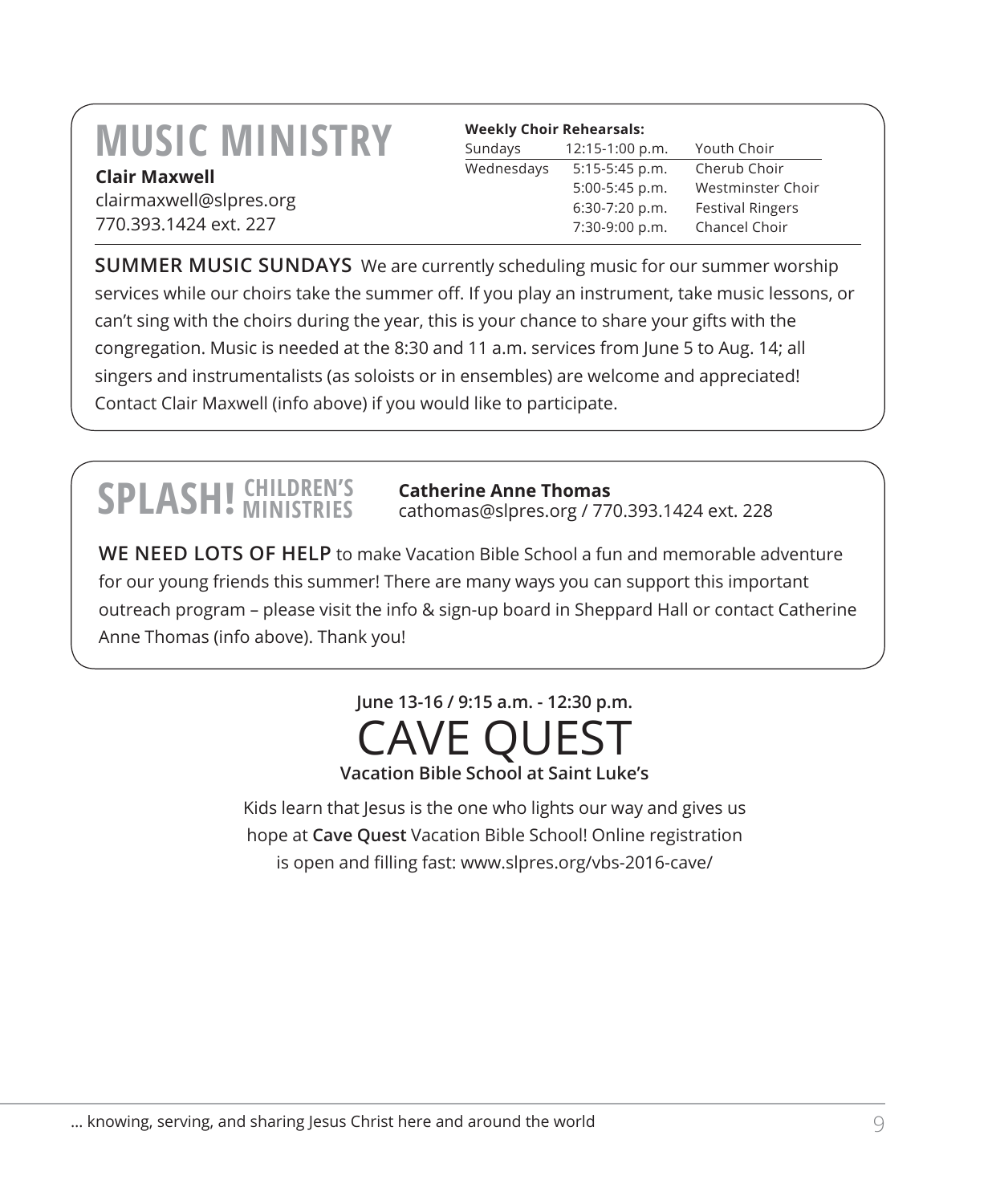**CALLING ALL LADIES!** Join the Presbyterian Women on May 9th for our annual Spring Gathering! We will begin with fellowship at 6 p.m., a potluck dinner in the Great Hall, then a church service in the chapel. All are welcome; please register on the sign up sheet in the lobby. Questions? Contact Faye Cashwell: faye@cashwellhome.com or Andrea Price: andreacoppedgeprice@gmail.com.

**MEALS FOR IOH** Help us support the Interfaith Outreach Home by preparing and delivering a meal on **April 21 or May 19**. Saint Luke's will reimburse your expenses. Sign up on the poster in the lobby, or contact Al Bridges at 770.394.6581. Thank you!

**THANK YOU** for continuing to wear your name tag! You can pick up and drop off your tag each Sunday on the blue ribbons in the hallway between the narthex and the lobby. If you would like us to make a free name tag for you, please call the church at 770.393.1424 during office hours.

**PERHAPS THE HOLY SPIRIT** has been nudging you to sign up for a mission trip! Join us on another trip to Thornwell Home for Children in Clinton, SC, July 21-23. This is a great chance to work with your friends and make new ones while being just a couple of hours from home. There are jobs for all skill levels. Hotel rooms have been booked, work teams are being organized and now we are waiting for you! Please call Sally Shelton (770.396.5156 / sshelton@cwtvacations.com) for more information and to sign up.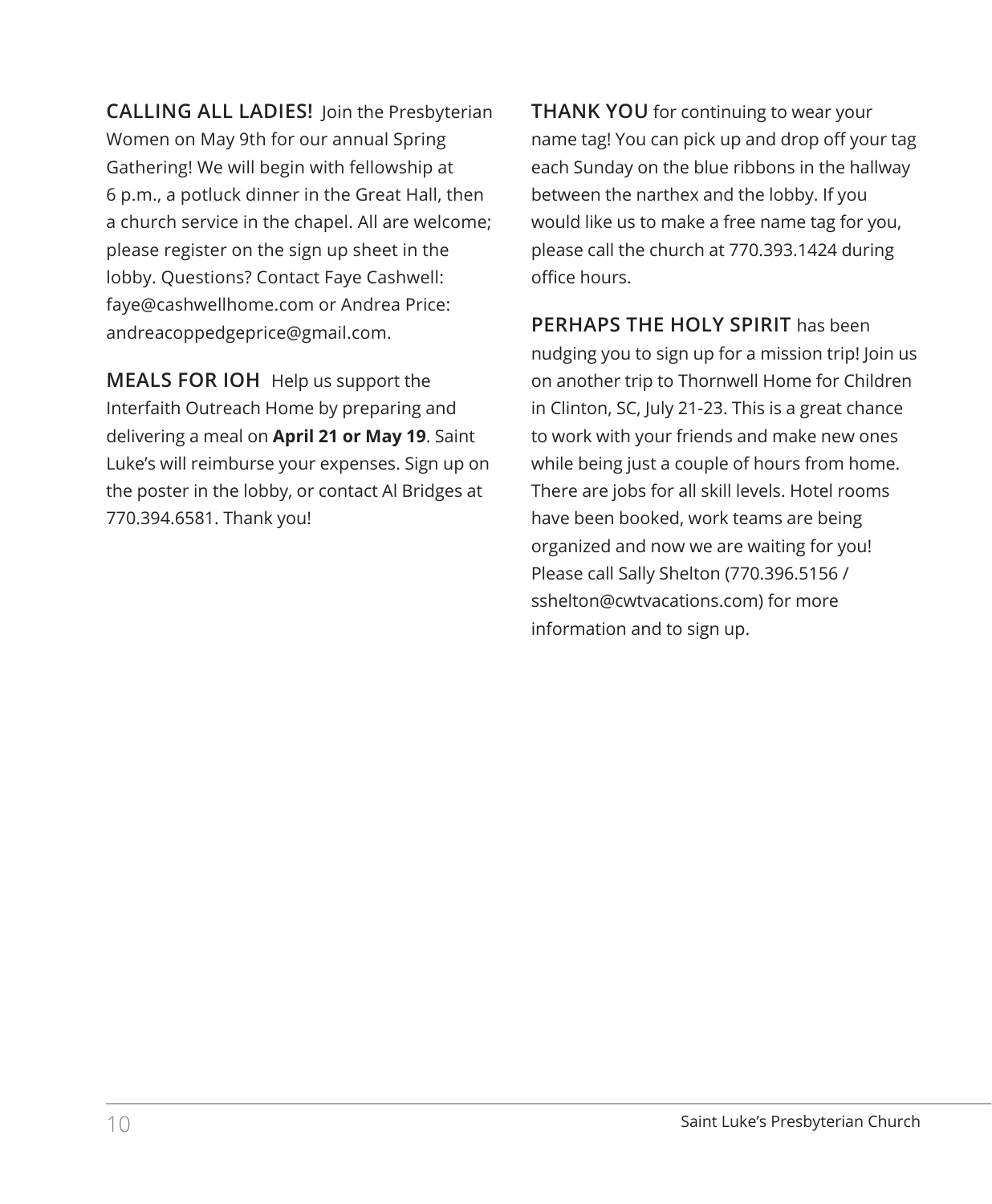# **THIS SUMMER AT** CAMP LITTLE SAINTS

*Saint Luke's preschool is offering two fun camps for kids who turned 2 by Sept. 1, 2015, through kids who have completed Kindergarten. Space is limited. Contact Carol Perry at 770.393.1424 ext. 240.*

# **LITTLE SAINTS SCIENTISTS**

**May 31-June 3, 9 a.m. - 1 p.m.**

This camp is for curious kiddos who love experimenting, questioning and discovering! Meet each morning in the Little Saints Science Room and explore the world of super cool science.

# **GONE WILD AT THE ZOO!**

**June 6 - June 9, 9 a.m. - 1 p.m.**

Pack your bags and join us as we travel to zoos all over the globe. We'll visit koalas at the Australia Zoo and giant pandas at the Beijing Zoo. In Peru, we'll go to the Tapiche Rainforest Reserve to see monkeys and toucans. Lastly, we'll travel to the Johannesburg Zoo in South Africa and hang out with the lions, zebras, elephants and giraffes!

#### **HABITAT FOR HUMANITY: IN THE HOME STRETCH! APRIL 23, 7:30 AM - 3:30 PM**

A new home for Ms. Smith and her 3 children is almost done! With just 1 more build day, there are lots of details to take care of – help us finish strong. Maps, photos from previous builds, and more info are on display in the church lobby. Carpooling is encouraged: meet at Saint Luke's parking lot (Manhasset St.) and depart at 7 a.m. All volunteers need to sign in through the Atlanta Habitat volunteer hub: www.StLukes.AtlantaHabitat.VolunteerHub.com.

**Contact:** Daryl Moore (H)770.395.6278 / (M)404.993.6203 / ddmoore@yahoo.com